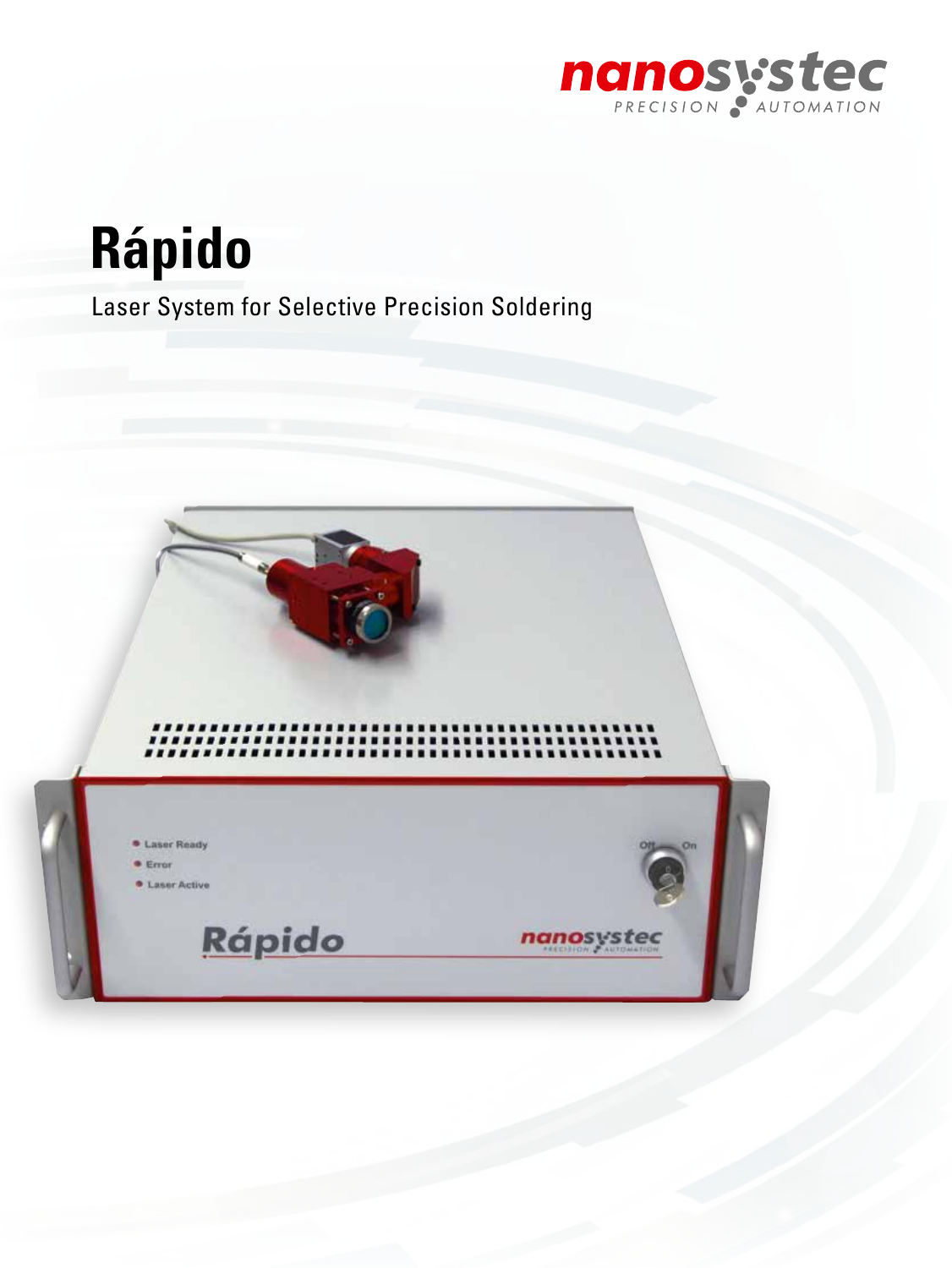# **Rápido**

# **Selective Precision Soldering with Rápido**

The industrial laser system Rápido – ideal for demanding selective soldering processes.

The diameter of the laser radiation can be narrowed down to as little as 0.1 mm at the working point. Depending on the task, optical lens assemblies form the laser beam which can be circular or have different shapes fitting the solder pad. The control electronics have standard interfaces for easy integration into the production line.

#### **Reliable Diode Laser Modules with a long Lifetime**

Diode laser modules with a long lifetime generate optical output powers between 10 W and 200 W. The wavelength is 980 nm or 450 nm. The high efficiency with 40 % or better results in low power consumption and a practically maintenance-free usage. The optical power is transported with an armoured fiber.



### **Programmable Power Profiles**

Rápido allows the programming of three power profiles. Each profile has up to 20 set points over a time base between 1 s to 600 s. Power profiles are useful for pre-heating the solder point and for a controlled-cool down sequence. The adaption to various solder tasks is therefore easy.

A CCD camera mounted on the focusing lens supports the image data processing and allows the visual inspection and documentation of the soldering point.



#### **Advantages of Laser Soldering**

- **The laser beam fits the solder pad precisely**
- **Local heating**
- **Guaranteed high quality of soldering**
- **Focus down to 0.1 mm**
- **Parallel soldering of multiple points**
- **Temperature range between 80 °C and 400 °C**
- **Suitable for all soldering materials**

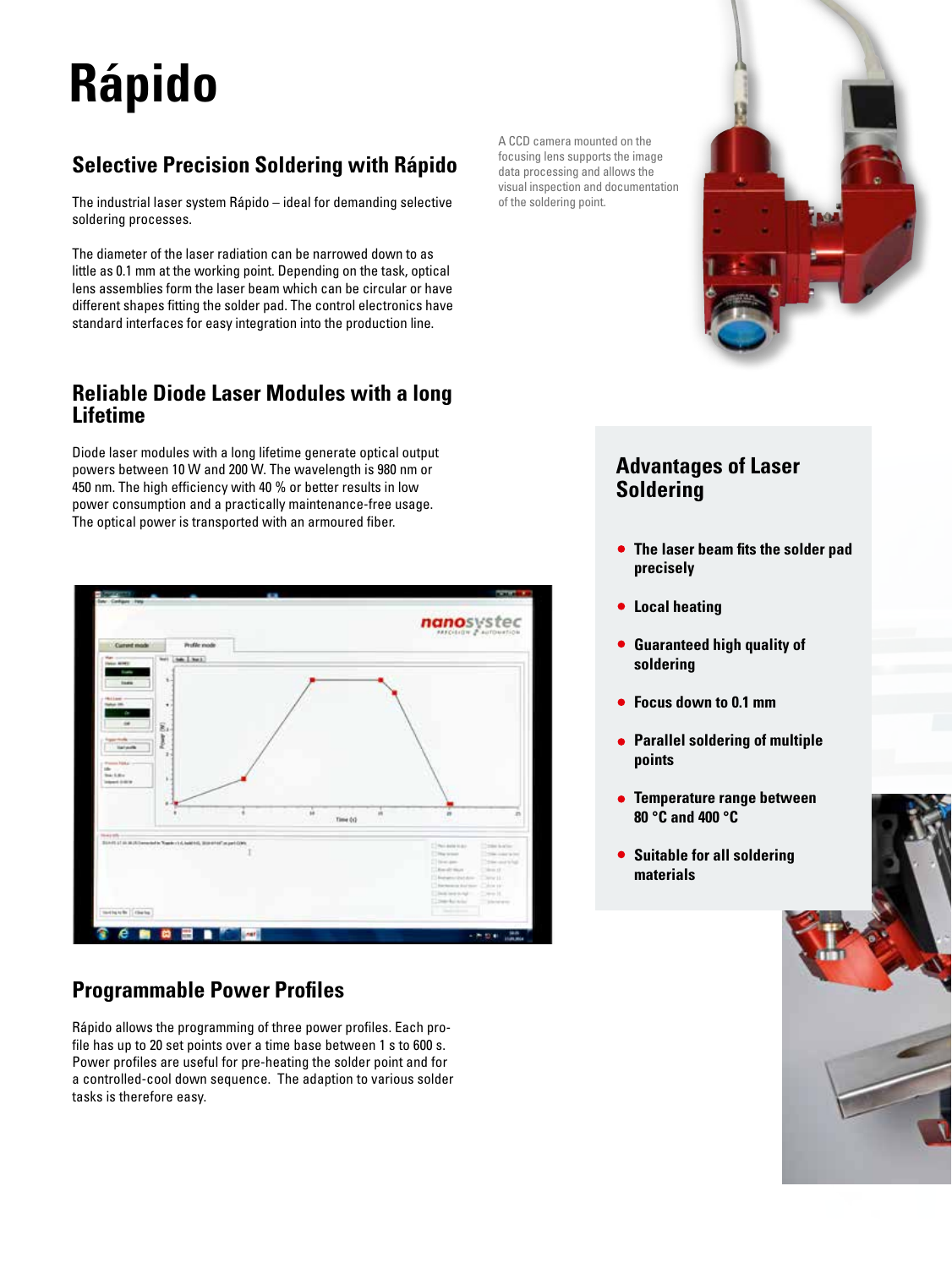#### **Powerful Control Electronics**

16 digital I/O ports (5 V or 24 V) isolated by opto couplers as well as an analog port (10 V) are used for the integration of Rápido into production systems. A serial interface connects Rápido with computers or other instruments. If rapid changes of the laser power are needed, the analog interface 0-10 V allows the manipulation within milliseconds.

The user interface is easy to use. It shows the selected operational mode, the actual current as well as the power values and displays all safety-relevant values in clear text. All important values like the diode laser temperature are controlled.

Important parameters and messages are displayed in clear text on the user interface.

Rápido is a Class IV laser system. If integrated into larger systems like NanoRapid, the interlocks of Rápido are used to meet all requirements for a Class 1 system.

#### **Closed-Loop Temperature Control**

Rápido Blue uses a diode module at 450 nm. The optical path of the integrated pyrometer is perfectly superimposed with the work beam. Down to a focus of 100 um, the temperature is precisely measured and transferred to the electronics via an analog interface. Within milliseconds, the optical power can be adjusted to a preset level. The range between 80 °C and 400 °C is large enough to work with all soldering materials typically used.





Rápido Blue provides an integrated pyrometer which measures the temperature in the solder joint with high accuracy and adjusts the optical power within milliseconds.

#### **Lens Assembly with CCD Camera**

Rápido works with many variations of lens assemblies. The geometry of the focused laser beam will be adopted to the task. The minimum spot diameter is 0.1 mm and the beam can be formed to project a round spot, a straight line or a rectangular shape. For soldering many individual spots at the same time, the Multi-Beam Optics (MBO) is the right choice.

Rápido controls one or two laser diode modules. Working with two simultaneous outputs provides a balanced geometry as the part can be soldered from two sides. In this way, tombstone effects or shifting of the parts are avoided.

A CCD camera attached to the solder head allows for automated machine vision. Images with the corresponding algorithms are used for the precise positioning of the laser beam on the solder joint. In addition, the images can be stored for quality control and process development purposes.

Moving the laser beam with a XY scanner with **f** $\theta$  optic from soldering point to soldering point within a few milliseconds reduces the processing time. A computer controls the movement of the laser beam within a field of approximately 100 mm x 100 mm. Any pattern can be programmed.